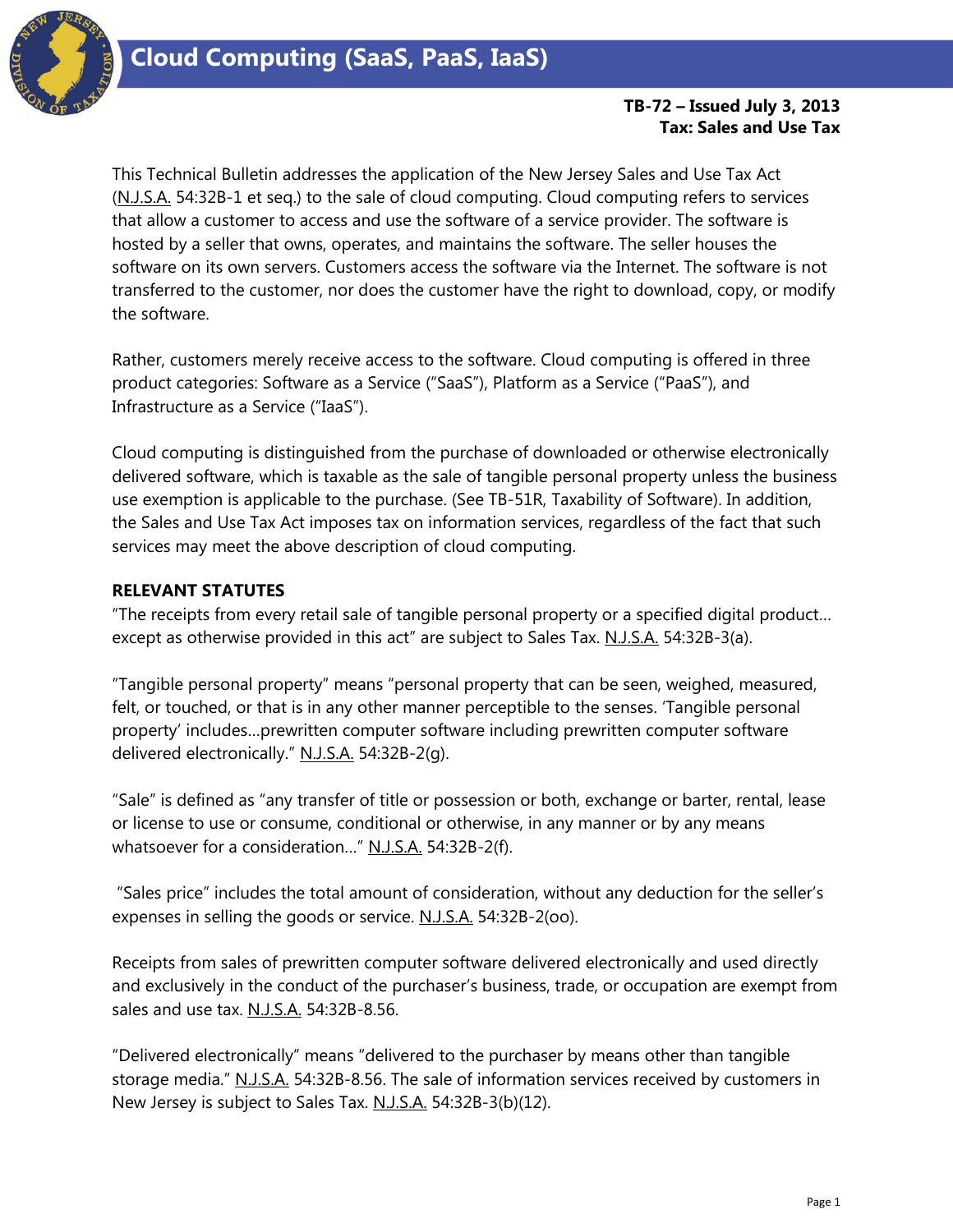"Information services" means "the furnishing of information of any kind, which has been collected, compiled, or analyzed by the seller, and provided through any means or method, other than personal or individual information which is not incorporated into reports furnished to other people." N.J.S.A. 54:32B-2(yy).

# **SOFTWARE AS A SERVICE (SAAS)**

SaaS providers offer the use of software on a per transaction basis, through a service contract, or by subscription. SaaS providers do not transfer software to their customers. Rather, SaaS providers only allow customers to access software through remote means.

SaaS providers obtain licenses to use the software they offer their customers, perform regular maintenance on that software (generally in the form of updates, etc.), and maintain server space to house the software. Examples of SaaS are Salesforce, Google Apps, and DeskAway.

## **SAAS IS NOT THE SALE OF TANGIBLE PROPERTY**

The definition of tangible personal property includes prewritten computer software delivered electronically. N.J.S.A. 54:32B-2(g). Because SaaS only provides the customer with access to the software and the software is not "delivered electronically," it is not the sale of tangible personal property.

SaaS providers fully retain and operate the software applications to which they sell access.

Customers only have access to the software through remote means. SaaS customers do not receive title or take possession of the software. The SaaS provider uses the software it owns or licenses to provide the service and does not transfer the software to its customers. An SaaS provider is not treated as a reseller of a license to use the software. Therefore, the sale of SaaS is not a sale of tangible personal property. Rather it is the sale of a service. N.J.S.A. 54:32B-3(a); N.J.S.A. 54:32B-2(f).

### **IS THE SALE OF SAAS THE SALE OF AN ENUMERATED SERVICE?**

Services delivered into New Jersey are taxable when they are specifically listed under N.J.S.A. 54:32B-3. Use of a software application is not listed as a taxable service. Therefore, most charges for SaaS are not subject to Sales Tax. However, SaaS which meets the definition of an information service is subject to Sales Tax. Charges for SaaS where the software is accessed and used as a tool for providing information to customers by an information service provider are sales of information services.

The law defines information services as "the furnishing of information of any kind, which has been collected, compiled, or analyzed by the seller, and provided through any means or method, other than personal or individual information which is not incorporated into reports furnished to other people." N.J.S.A. 54:32B-3(b)(12). Some common examples of taxable information services which are conveyed through SaaS are Westlaw, LexisNexis, CCH, and RIA.

When use of the software does not relate to the provision of information services, SaaS is not subject to Sales Tax.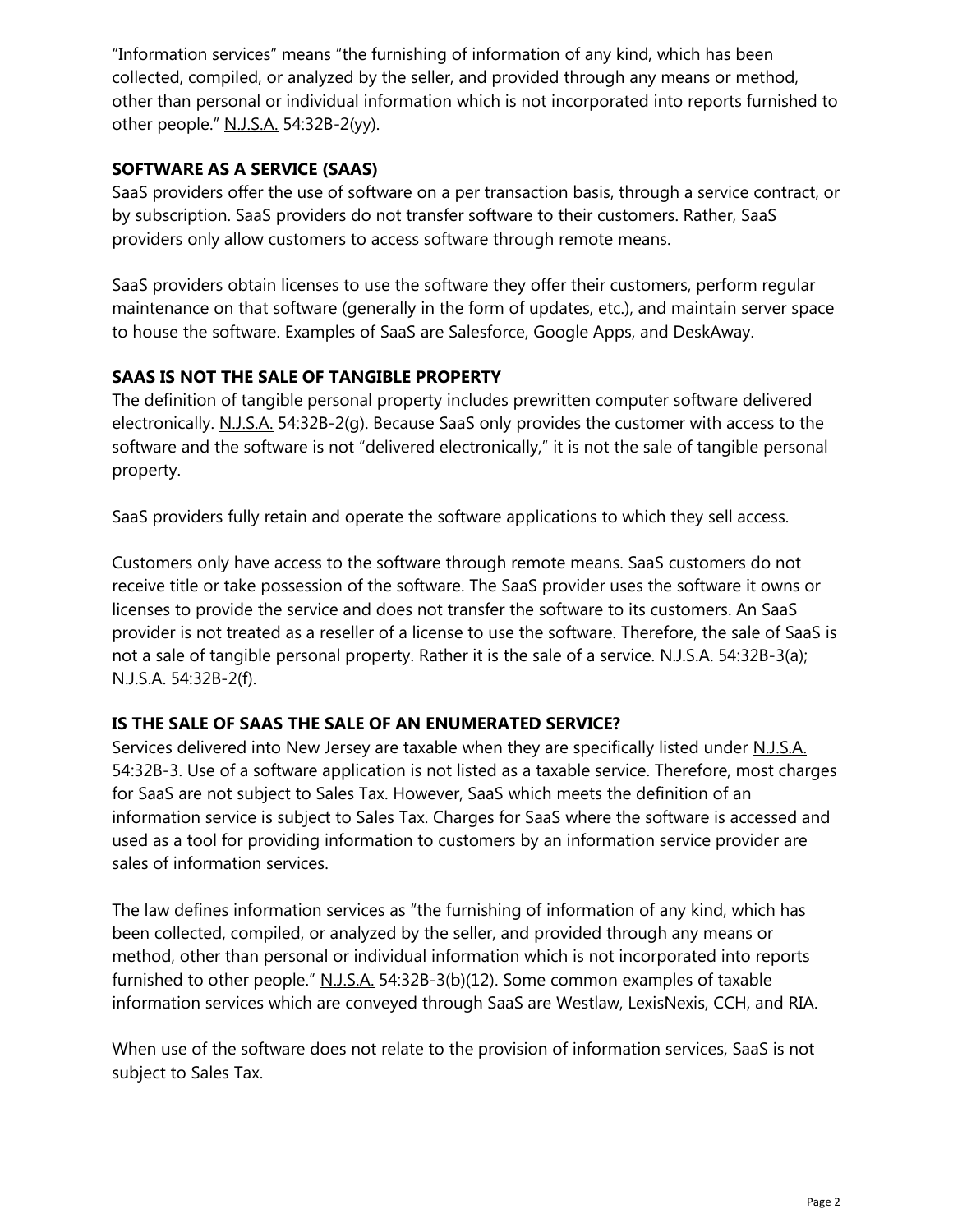### **SAAS PROVIDER'S TAX OBLIGATIONS**

The SaaS provider is the owner of the underlying software and is selling access to the software rather than the software itself. As such, the SaaS provider must pay Sales Tax on the purchase of any software used to provide the service, except where the business use exemption is applicable. N.J.S.A. 54:32B-3(a); N.J.S.A. 54:32B-8.56.

## **PLATFORM AS A SERVICE (PAAS)**

PaaS provides customers access to computing platforms. PaaS customers create software using tools and/or libraries provided by the PaaS providers. The PaaS provider provides the networks, servers, storage, and other services. Platforms are operating systems. Some common examples include Windows XP or Mac OS X.

# **PAAS IS NOT THE SALE OF TANGIBLE PROPERTY**

The definition of tangible personal property includes prewritten computer software delivered electronically. N.J.S.A. 54:32B-2(g). Prewritten computer software includes operating systems and software applications. Because PaaS only provides the customer with access to the software and the software is not "delivered electronically," it is not the sale of tangible personal property.

Further, PaaS providers fully retain and operate the software applications to which they sell access. Customers only have access to the software through remote means. PaaS customers do not receive title or take possession of the software. The PaaS provider uses the software it owns or licenses to provide the service and does not transfer the software to its customers either as is, or as a component part of its service. A PaaS provider is not treated as a reseller of a license to use the software. Therefore, the sale of PaaS is not a sale of tangible personal property. Rather it is the sale of a service. N.J.S.A. 54:32B-3(a); N.J.S.A. 54:32B-2(f).

### **IS THE SALE OF PAAS THE SALE OF AN ENUMERATED SERVICE?**

Services delivered into New Jersey are taxable when they are specifically listed under N.J.S.A. 54:32B-3. Use of a software application or platform is not listed as a taxable service. When use of the software is the true object of the sale, PaaS is not subject to Sales Tax. So long as the use and access to PaaS does not include the transfer of tangible personal property, the sale of PaaS is not subject to Sales Tax. This is true whether the software is located on a server in New Jersey or on a server outside the State.

### **PAAS PROVIDER'S TAX OBLIGATIONS**

The PaaS provider is the owner of the underlying software and is selling access to the software rather than the software itself. As such, the PaaS provider must pay Sales Tax on the purchase of any software used to provide the service, except when the business use exemption is applicable. N.J.S.A. 54:32B-3(a); N.J.S.A. 54:32B-8.56. The PaaS provider also must pay tax on the purchase of any hardware or other equipment used to perform the service. N.J.S.A. 54:32B-3(a).

### **INFRASTRUCTURE AS A SERVICE (IAAS)**

IaaS providers purchase and maintain hardware, software, and any other equipment and services necessary to support and manage the content and dataflow of its customers. IaaS may be viewed as the outsourcing of IT functions. It may be purchased as part of a disaster recovery strategy, or it may provide the backbone to support fast-paced secure transactions pursuant to a long-term arrangement.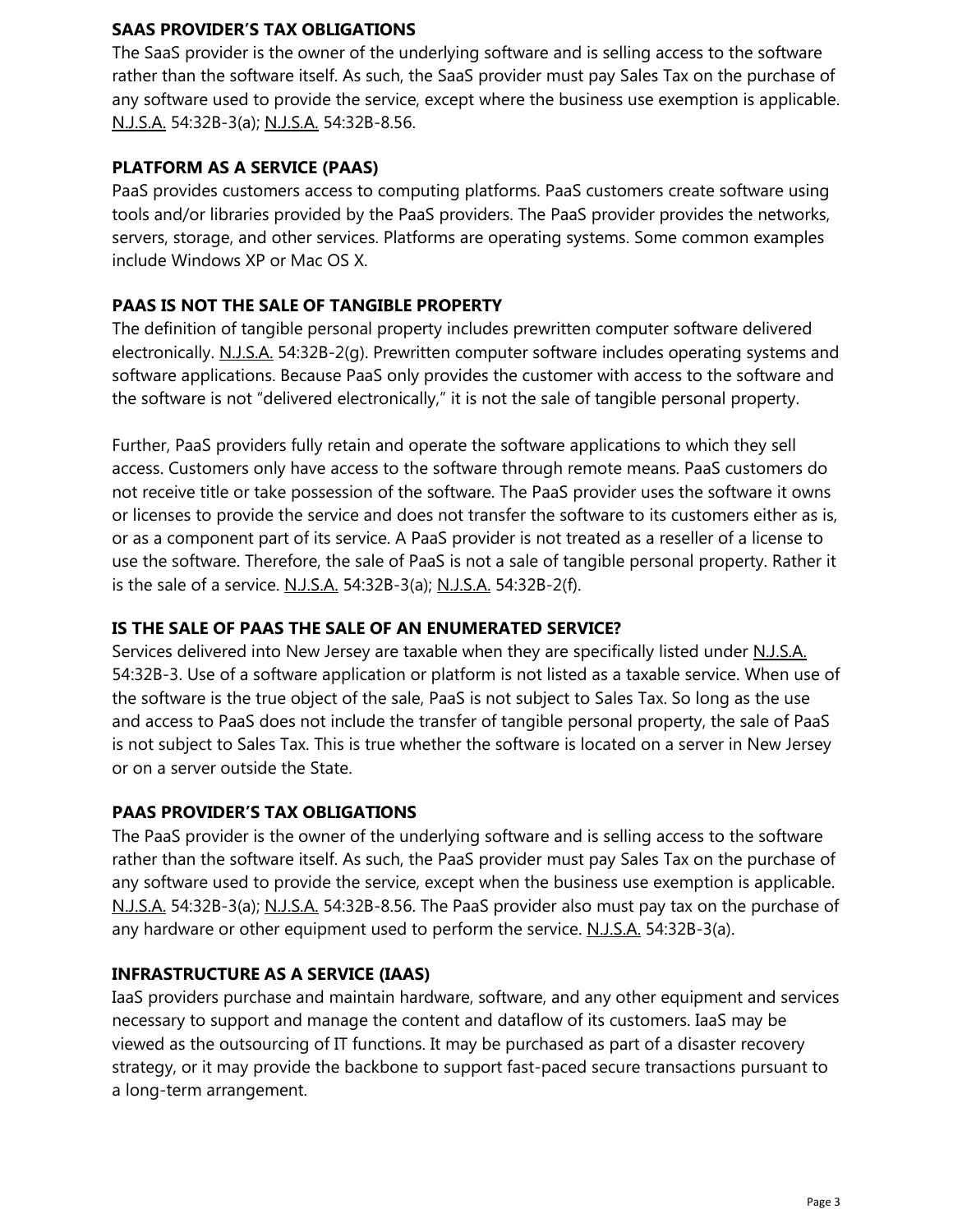As with the other cloud computing products, IaaS providers maintain ownership of the software, hardware, and other equipment purchased for use in providing the service. IaaS providers address a wide range of needs. An IaaS provider may only need a few servers to support some customers, or may maintain and operate large facilities filled with hardware and equipment.

## **IAAS IS NOT THE SALE OF TANGIBLE PROPERTY**

The definition of tangible personal property includes prewritten computer software delivered electronically. N.J.S.A. 54:32B-2(g). Because IaaS only provides the customer with access to the software and the software is not "delivered electronically," it is not the sale of tangible personal property. Rather it is the sale of a service.

Like the other cloud computing providers, IaaS providers fully retain and operate the software applications to which they sell access. Customers only have access to the software through remote means. IaaS customers do not receive title or take possession of the software. The IaaS provider uses the software it owns or licenses to provide the service and does not transfer the software to its customers. An IaaS provider is not treated as a reseller of a license to use the software. Therefore, the sale of IaaS is not a sale of tangible personal property. Rather it is the sale of a service. N.J.S.A. 54:32B-3(a); N.J.S.A. 54:32B-2(f).

Unlike the other cloud computing providers, IaaS providers may provide separately stated charges for the use or rental of hardware related to the service. As there is no exchange of title or possession, these charges are not treated as rentals. These charges generally reflect choices made by the customer as to type, capacity, speed, or size. At times, these charges are for hardware which will be dedicated to a single customer. Although these charges may be separately stated, they are merely add-ons to the customer's IaaS arrangement and are therefore, part of the sales price that make up the underlying receipt for the service. N.J.S.A. 54:32B-2 (oo).

### **IS THE SALE OF IAAS THE SALE OF AN ENUMERATED SERVICE?**

Services delivered into New Jersey are taxable when they are specifically listed under N.J.S.A. 54:32B-3. IaaS is not listed as a taxable service. When use of the software and supported network is the true object of the sale, IaaS is not subject to Sales Tax.

IaaS providers often provide separately stated charges for telecommunications and utility services. IaaS providers also may charge for the regular maintenance to the network or system as well as repairs to the hardware which supports the service. Any separately stated charges to the IaaS customer for servicing or repairing software or hardware are not taxable to the customer as those charges are part of the seller's overhead cost in providing the service. N.J.S.A. 54:32B-2 (oo). This is true even when the work performed is on a dedicated piece of equipment. Dedicated equipment is equipment that is identified by the service provider as equipment that will be used in performing services for a particular customer.

For example, an IaaS customer enters into a contract for IaaS, including space on servers dedicated only to that customer. If a third party makes repairs to one of the dedicated servers, the IaaS provider must pay tax on the purchase of those repairs. The IaaS agreement may